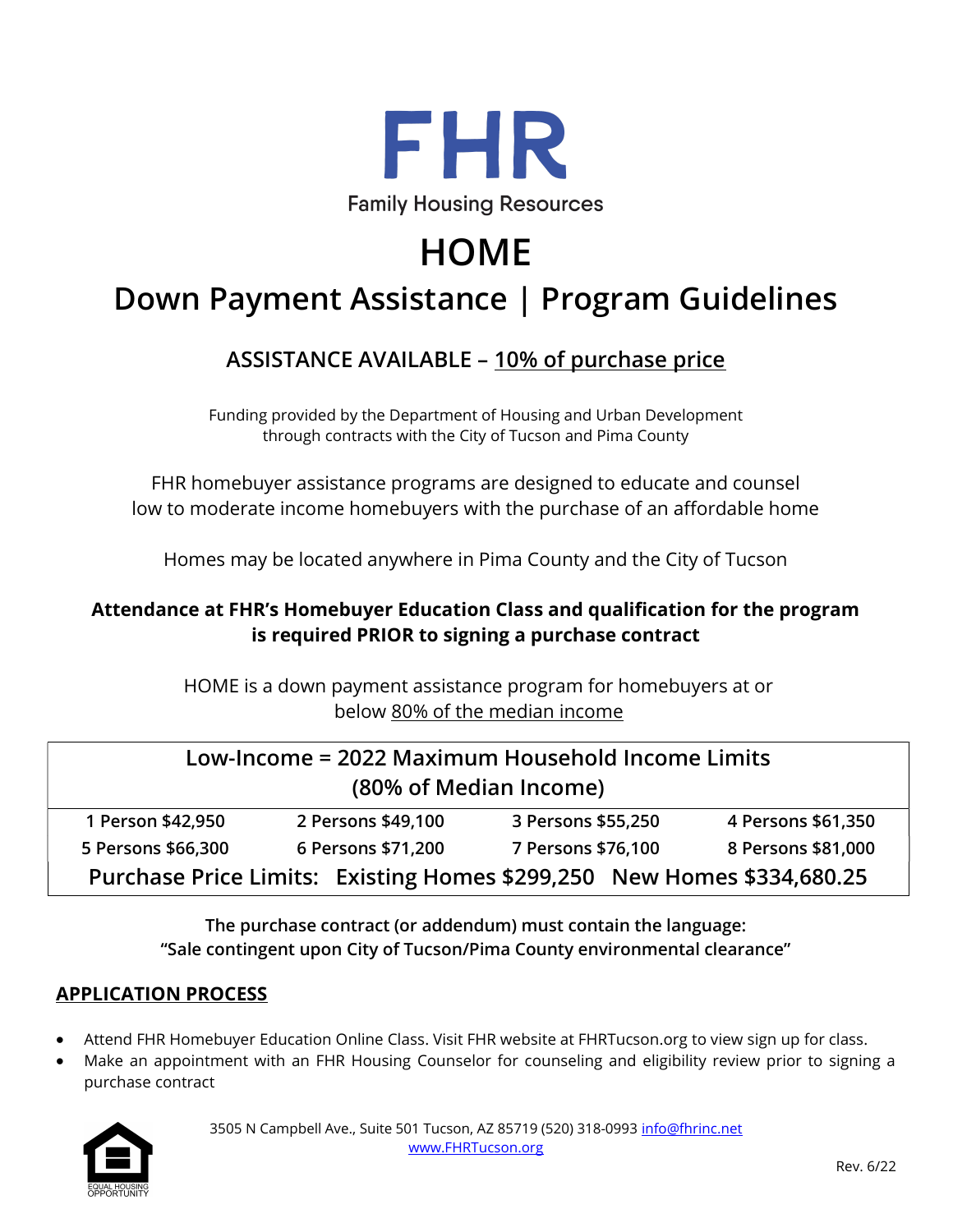- Lender to forward 1008, 1003, Loan Estimate, credit report and purchase contract as soon as purchase contract is signed to FHR
- FHR requires a minimum of 30 days to process the assistance AFTER all information has been received
- See instructions for home inspection below
- Contact FHR if you need any accommodations due to a disability
- Funds are limited

### DOWN PAYMENT ASSISTANCE PROGRAM GUIDELINES

- $\checkmark$  Homebuyers and their spouses/partners must attend FHR's Homebuyer Education Class
- $\checkmark$  Income used to determine eligibility for the assistance is household income. This income includes the income of all adults who will live in the newly acquired home
- $\checkmark$  The homebuyer is required to contribute at least \$1,000 (5% assistance) or \$2,000 (if the assistance is above 5%) of his/her own funds (verified and documented) Funds used to pay appraisal, inspections, home warranties and termite inspection may be used
- $\checkmark$  The homebuyer's liquid assets may not exceed \$10,000 after contribution to their home purchase
- $\checkmark$  The homebuyer must have at least one month's mortgage payment as reserves at closing
- $\checkmark$  Maximum housing ratio shall not exceed 35%; minimum housing ratio shall not drop below 18%; maximum total debt ratio shall not exceed 45% (no exceptions)
- $\checkmark$  The interest rate on the loan must reflect "par", market rate. Discount points may be used to buy down the rate if the cost is reasonable
- $\checkmark$  Loan fee limits may include 1% origination and up to \$1,000 in lender fees
- $\checkmark$  Lien on the assistance is forgivable under \$15,000 is forgivable in 5 years; under \$40,000 is forgivable in 10 years. If home purchased is sold or transferred during the affordability period, the down payment principal amount loaned plus 2% simple interest is due
- $\checkmark$  NO CASH BACK can be received by the buyer at closing even if closing costs or deposits were estimated incorrectly
- $\checkmark$  The liens will remain in second position. Subordinations require approval by the lien holder (City or County)
- $\checkmark$  The home to be purchased must be owner-occupied or vacant
- $\checkmark$  The assisted homebuyer must occupy the home as their primary residence
- $\checkmark$  The purchase price must not be higher than the appraised value
- $\checkmark$  A home warranty is required to be purchased for this program (either buyer or seller)
- $\checkmark$  The borrower must arrange for a home inspection to be done by one of the inspection companies listed on the next page. The borrower is responsible for the cost of the inspection. The home to be purchased must meet standards identified by HUD and Local Code. Items identified by the inspector as not meeting these standards must be repaired prior to closing and provision of homebuyer assistance
- $\checkmark$  The purchase contract (or addendum) must contain the language "Sale contingent upon City of Tucson/Pima County environmental clearance".
- $\checkmark$  Lenders are responsible for obtaining investor approval of the down payment assistance early on in the processing in order to prevent delay at closing
- $\checkmark$  Manufactured homes that are affixed to land are acceptable
- $\checkmark$  Other terms and conditions may apply